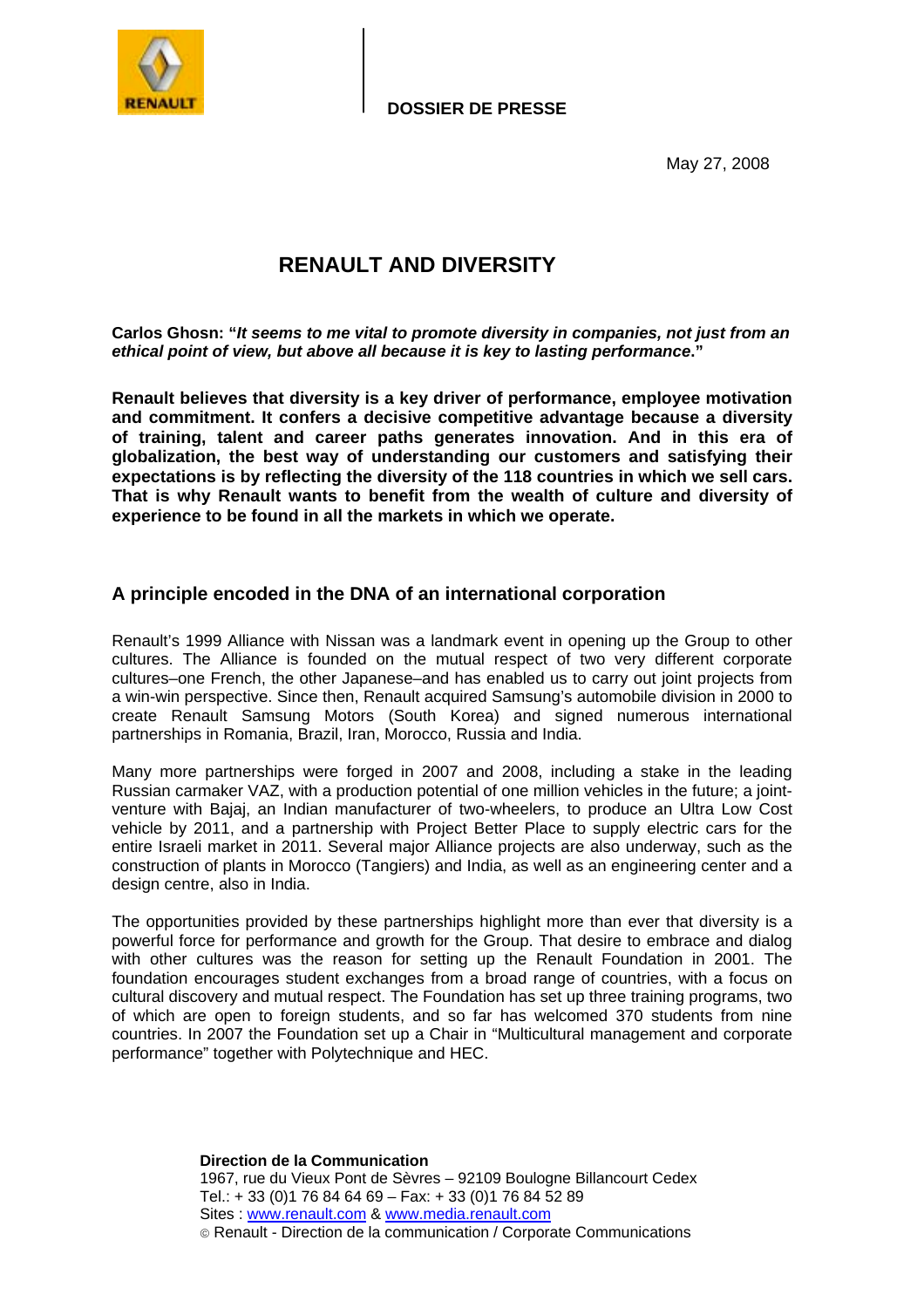Since 1999 Renault has pursued a policy of international recruitment to bring a wealth of experience and cultures into the Group. The original objectives have been exceeded, and some 25-30 percent of new managers hired each year since 1999 have an "international profile". Moreover, all managers joining the Renault group have to achieve at least 750 points in the Test of English for International Communications (TOEIC), the benchmark for English language skills in the workplace.

# **A long-standing commitment to fight discrimination and promote diversity**

Renault committed itself early on to the principles of non-discrimination and equal opportunities. In 2004 it signed the Group's Declaration of Employees' Fundamental Rights and the Diversity Charter. In addition the Group has taken numerous actions to ensure that the company hires, advances, and treats equally all members of society, especially young people from disadvantaged social backgrounds, women, people with disabilities, and seniors.

In 2006 and 2007 the entire Human Resources function as well as the members of the Management Committees received training in discrimination issues. More than 1,000 staff from 11 establishments and 14 subsidiaries also followed these programs. By the end of 2008 a new diversity awareness campaign will be launched in e-learning format. It will be available in English and French, first to HR staff and then to some 6,000 managers worldwide.

In 2008 Renault decided to go one step further and structure the many measures already taken by appointing a Diversity Leader to the Group Human Resources division to lead crosssector projects worldwide.

Among the current projects is a gathering on May 28 of more than 100 employees from around the world — juniors, seniors, technicians and managers — who reflect Renault's diversity. The participants will suggest concrete measures for improving diversity in the company. Each roundtable will consider how diversity can be a driver of both motivation and performance. Gérard Leclercq, Head of Group Human Resources, will open the proceedings and President and CEO Carlos Ghosn will make the closing address.

Also in 2008, Renault engaged in a long-term project on diversity, in collaboration with the Paris Institute of Political Science (SciencesPo). On May 29 a joint agreement will be signed in which Renault commits its support to SciencesPo's diversity outreach activities by making high-level recruitments from social groups whose talents are often undervalued. On the same day a joint Renault/SciencesPo international conference will be held in Paris at which wellknown academics working on the issue of diversity and representatives of major companies will discuss the issue.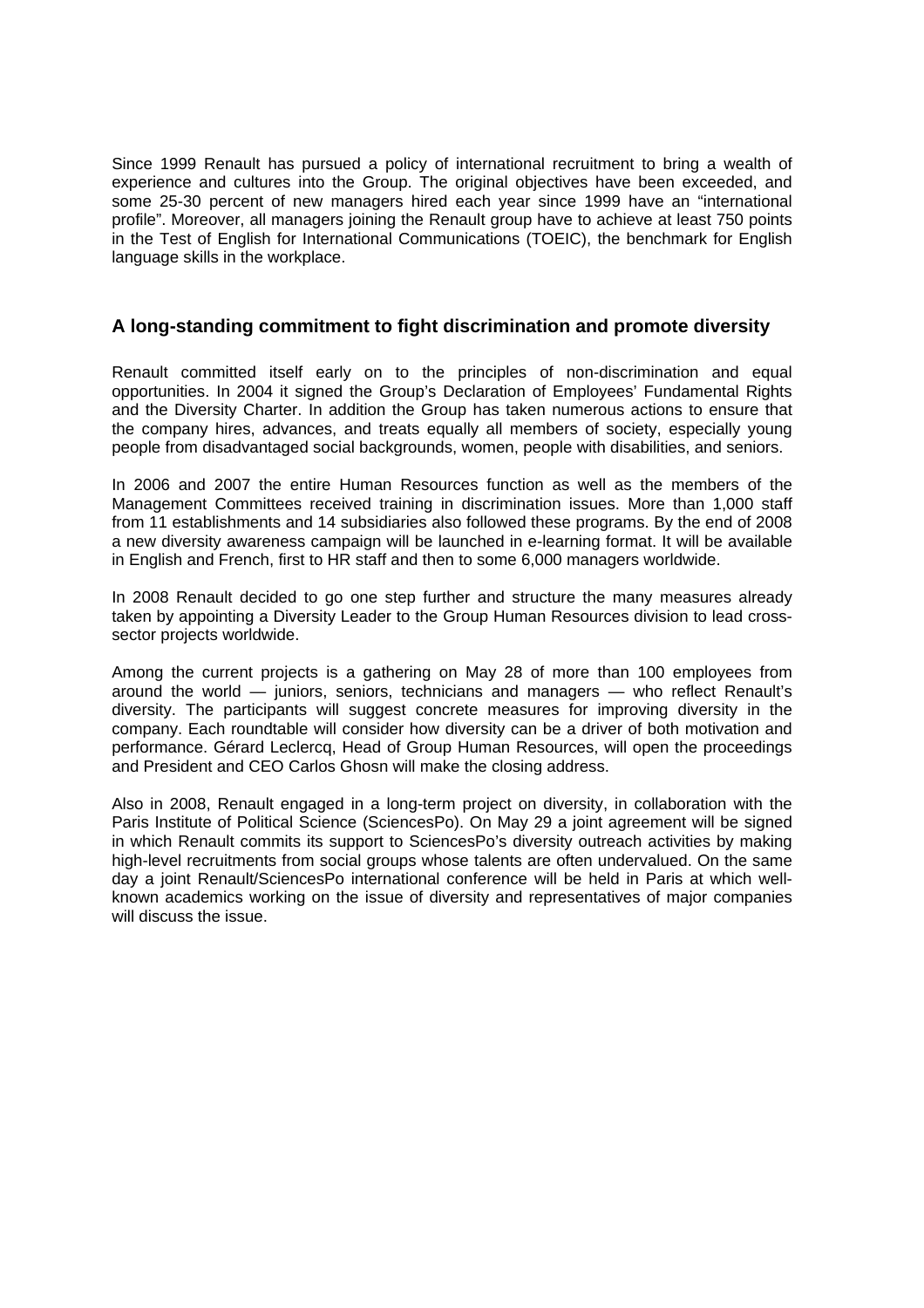# **Specific actions targeting various components of society**

## **Renault and women**

Renault promotes the hiring of women and the advancement of their careers with the Group. Although women are under-represented in the schools that prepare young people for jobs in the automobile industry, one quarter of Renault's annual new hires are women (27.5 percent in 2007, and 30 percent of engineers and managers). Thanks to this wide scale recruitment, the percentage of women in the company is increasing year by year, rising from 10.6 percent to 15.5 percent from 1999 to 2007 in Renault s.a.s. The percentage of women engineers and managers rose by 6 points in eight years to reach 22 percent in 2007. Three women currently sit on Renault's Management Board and others have recently been appointed in key positions such as Béatrice Foucher, Product Manager and Nadine Leclair, Senior Vice President, Vehicle Engineering Development.

The policy for hiring women was further boosted by the Agreement on Professional Equality between Women and Men and Work-life Balance, signed in 2004. Since then the Gender Equality Observatory has been monitoring eight indicators governing the situation of women in the company. Concrete measures have been put in place to help working mothers, for instance the co-financing of a crèche with extended opening hours for the Douai plant. A similar project is being set up for the Le Mans plant by the end of 2008.

Lastly, every year since 2006, Renault has partnered the Women's Forum, attended by Carlos Ghosn. In 2007 Renault also supported the "Women for Education" program launched by the Women's Forum together with *ELLE* magazine, and granted €100,000 for the winning project, a training program for Afghan girls and women.

## **Measures to assist people with disabilities**

In 1995 Renault was one of the first companies in France to sign an agreement with trade unions to support the inclusion of disabled people in the workplace. A range of measures has been taken on the basis of that agreement, which has already been updated four times, to promote the employment and careers of people with disabilities and to make life easier for them in the workplace. At end-2007 disabled employees accounted for 7.6 percent of the total payroll, above the regulatory 6 percent.

## **Jobs for young people from socially-disadvantaged backgrounds**

Since 1992 Renault has been committed to a policy of giving young people a start in working life under the terms of an agreement with the government. In the past 15 years, this policy, implemented in all the local labor markets around Renault plants, has enabled 2,900 unemployed young people to earn a vocational or educational diploma while working in a company.

In February 2008 Renault signed the "National commitment to the professional insertion of young people from underprivileged areas" with the French Ministry of the Economy, Finance and Employment. Under the agreement, Renault will take on 720 interns and 450 people on work-study programs between 2008 and 2010. The company will also hire 420 underprivileged young people during this period.

Having signed the "Business charter for commitment to equal opportunities in education", Renault partnered the Lycée Henri IV high school in November 2007 to set up a new prep class for scholarship students. Known as the CPES ("preparatory class for higher education"), the program will award 30 state-scholarship students from underprivileged backgrounds the best chance to enter the Grandes Ecoles, France's most selective higher education institutions.